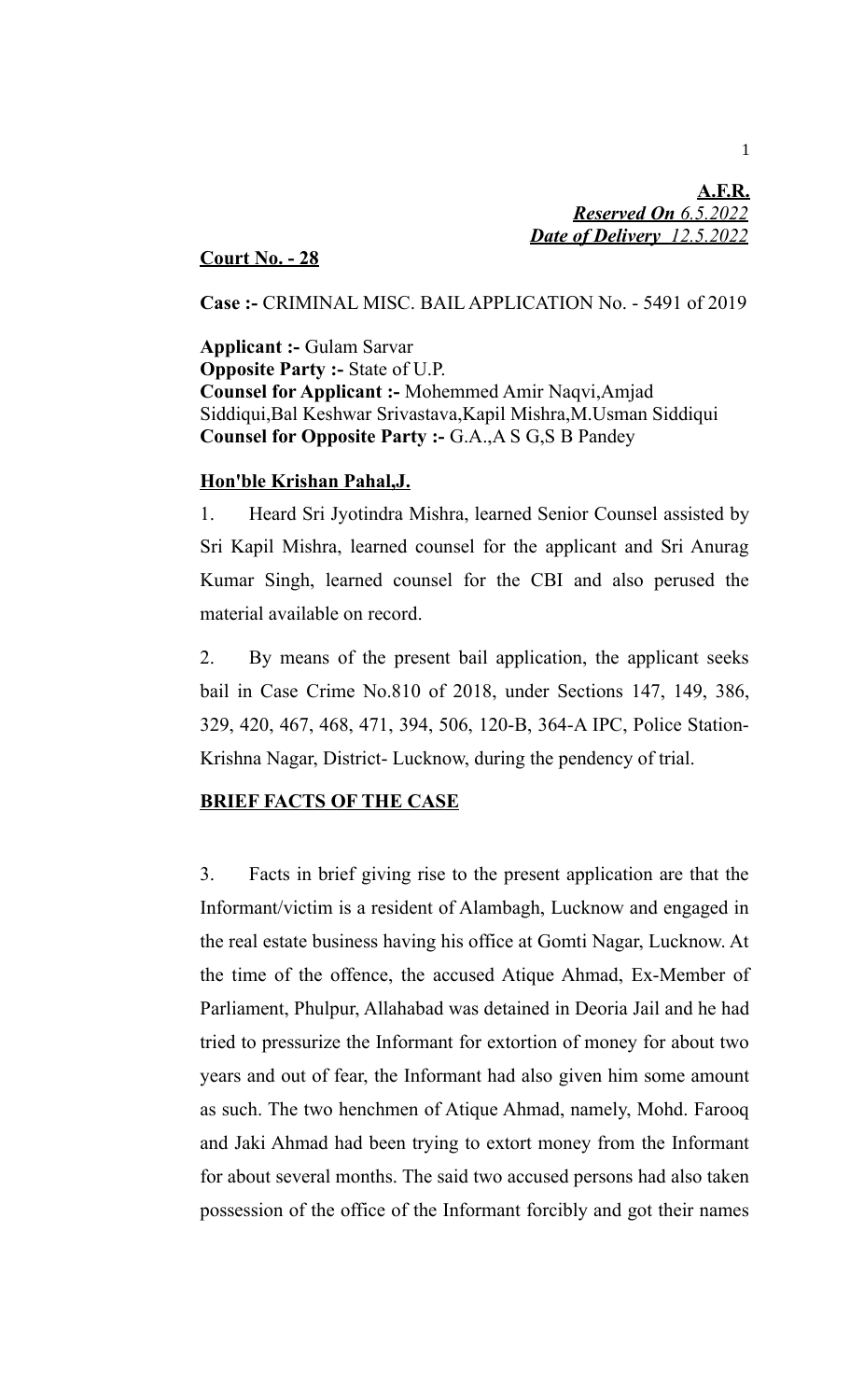inducted in the board of the company and procured digital signatures of the Informant and his sister Aarti Jaiswal. Even after that the Informant did not transfer any shares of the company to them. On 26.12.2018, another goon of Atique Ahmad took the Informant to Deoria Jail where Atique Ahmad along with his son Umar and 10-12 other persons were found present. The two accomplices of Atique Ahmad, namely, Jafarullah and Gulam Sarvar (the present applicant) had beaten the Informant mercilessly thereby breaking his fingers and causing him several external and internal injuries. The accused Atique Ahmad in the jail premises itself got the companies M.J. Infra Housing Private Limited, M.J. Infra Green Private Limited, M.J. Infra Land L.L.P. Private Limited and M.J. Infra State Private Limited transferred forcibly in the name of his associates Mohd. Farooq and Jaki Ahmad. The accused Atique Ahmad has even retained the Fortuner Car of the Informant bearing No. UP-32 JR 1804 with him. It has also been alleged in the FIR that the accused Atique Ahmad had obtained signatures of the Informant on blank letter heads including his resignation letters and also pressurized the Informant to make forged signatures of his sister on the blank papers. The accused Atique Ahmad and his associates forcibly obtained the digital signatures of the Informant and his sister and thereby got the names of their associates inducted in all the aforesaid companies.

4. The instant FIR has been lodged at Police Station- Krishna Nagar, Lucknow. The Supreme Court of India vide its order dated 23.4.2019 passed in Writ Petition (Civil) No.699 of 2016 in the matter of Ashwani Kumar Upadhyay and Others Vs. Union of India and Others transferred the investigation of the case to Central Bureau of Investigation (CBI) and was also directed to submit quarterly status report of the investigation to the Court. The main accused Atique Ahmad was then shifted to Ahmedabad Jail, Gujarat.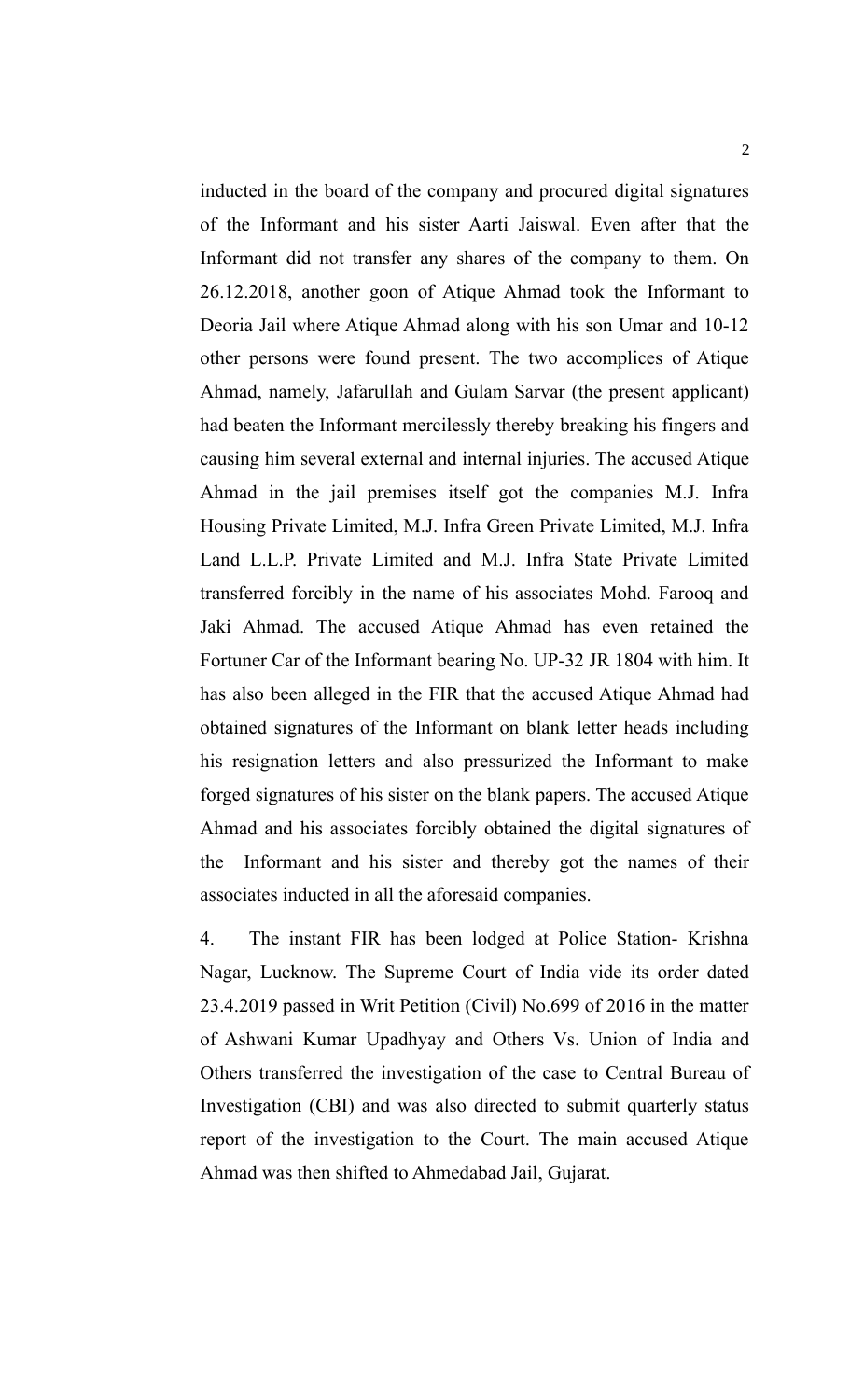## **RIVAL CONTENTIONS**

5. Sri Jyotindra Mishra, learned Senior Counsel appearing on behalf of the applicant has stated that the applicant is being maliciously prosecuted in the present case. The jurisdiction of the case falls within the Police Station- Gomti Nagar, Lucknow and not Krishna Nagar where the instant FIR has been initially lodged. Learned Senior Counsel has further argued that the statement of the Informant has been recorded four times by the I.O. and in each of the subsequent statement, he has improvised from the previous one. Initially, the two statements were recorded by the local police and the subsequent two have been recorded by the CBI. Absolutely vague allegation has been made in the statement of the Informant that the applicant was present in Deoria Jail with Jafarullah and had even beaten him up thereby causing grievous hurt to him.

6. As per the prosecution allegation, one goon of accused Atique Ahmad had taken Informant forcibly to Deoria Jail by a Fortuner Car No. UP-32 JR 1804, though it is impossible that a single unarmed person would forcibly pickup the Informant at Lucknow and take him to Deoria Jail and during such a long distance from Lucknow to Deoria Jail, the Informant did not raise any alarm while he had ample opportunity to do so and resist. The allegation against the applicant is that his black car was following the said Fortuner car no. UP-32 JR 1804 of the Informant from Lucknow to Deoria Jail. He has dropped the Informant back 100 metres before his house by his car as the alleged Fortuner of the Informant was forcibly retained by co-accused Atique Ahmad. On the way to Deoria Jail, there are six toll booths and surprisingly, there is no CCTV footage to indicate that the applicant had followed the said Fortuner car of the Informant. There is nothing on record to suggest that the applicant was in Deoria jail in connivance with the jail authorities.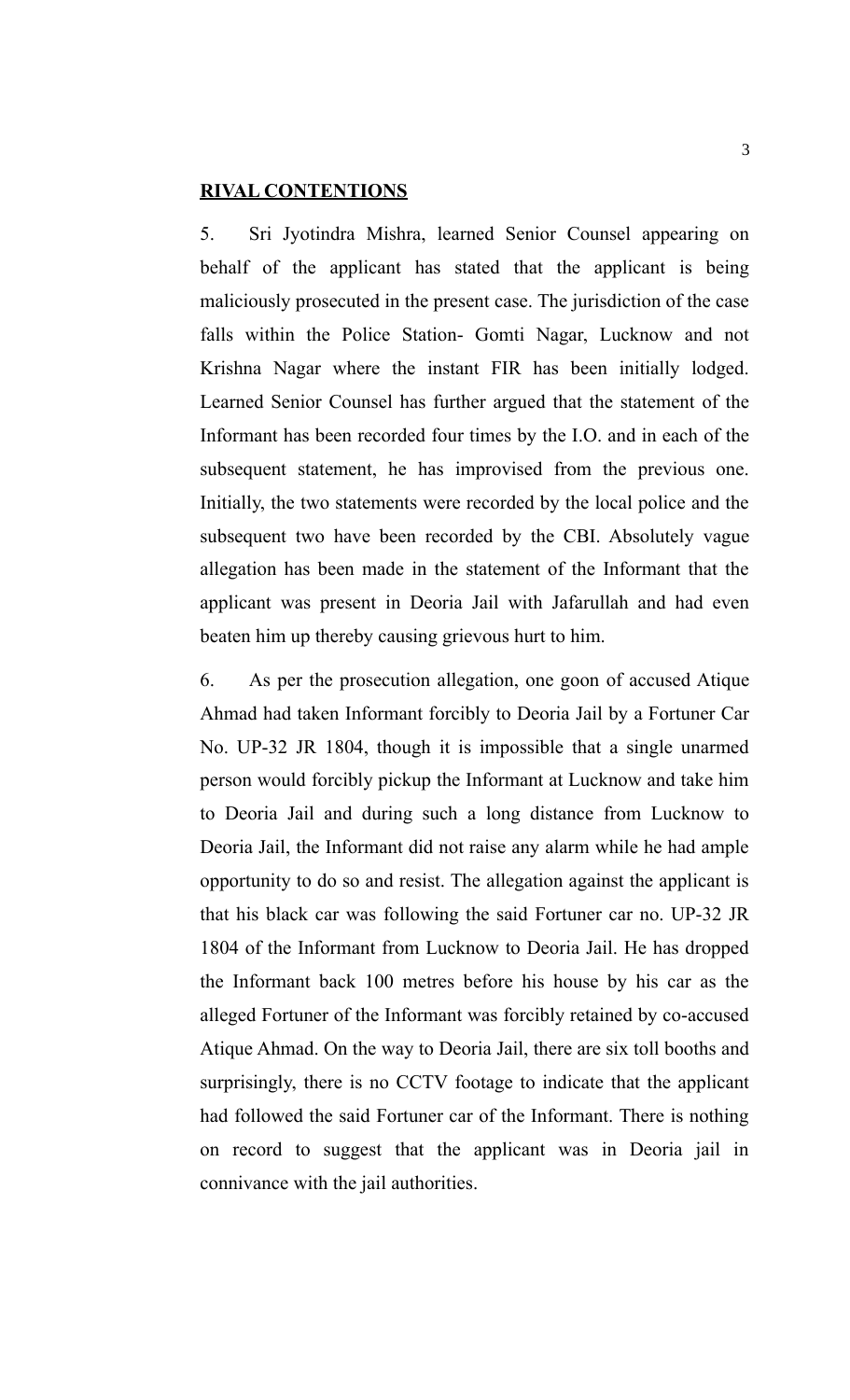7. Learned Senior Counsel has also pointed out several contradictions in the two supplementary statements of the Informant/victim recorded by the I.O. regarding the complicity of the applicant. The prosecution version is doubtful, suspicious and cannot be relied upon.

8. Learned Senior Counsel for the applicant has next contended that the charge-sheet has already been filed in the matter and the trial is not going forward and not even the charge has been framed against the applicant. The CBI is also not interested in getting the trial concluded expeditiously as on the last three occasions, the public prosecutor of the CBI was not present in the Court and the case was adjourned only on this ground.

9. Learned Senior Counsel for the applicant has also relied upon the judgement of Supreme Court passed in the case of *Union of India versus K.A. Najeeb<sup>1</sup>*, and the relevant para-16 reads as under:-

"*16. This Court has clarified in numerous judgments that the liberty guaranteed by Part III of the Constitution would cover within its protective ambit not only due procedure and fairness but also access to justice and a speedy trial. In Supreme Court Legal Aid Committee Representing Undertrial Prisoners v. Union of India, it was held that undertrials cannot indefinitely be detained pending trial. Ideally, no person ought to suffer adverse consequences of his acts unless the same is established before a neutral arbiter. However, owing to the practicalities of real life where to secure an effective trial and to ameliorate the risk to society in case a potential criminal is left at large pending trial, Courts are tasked with deciding whether an individual ought to be released pending trial or not. Once it is obvious that a timely trial would not be possible and the accused has suffered incarceration for a significant period of time, Courts would ordinarily be obligated to enlarge them on bail."*

10. Learned Senior Counsel for the applicant has also submitted that the four co-accused persons, namely, Irfan, Nitesh Mishra,

<sup>1</sup> AIR 2021 SC 712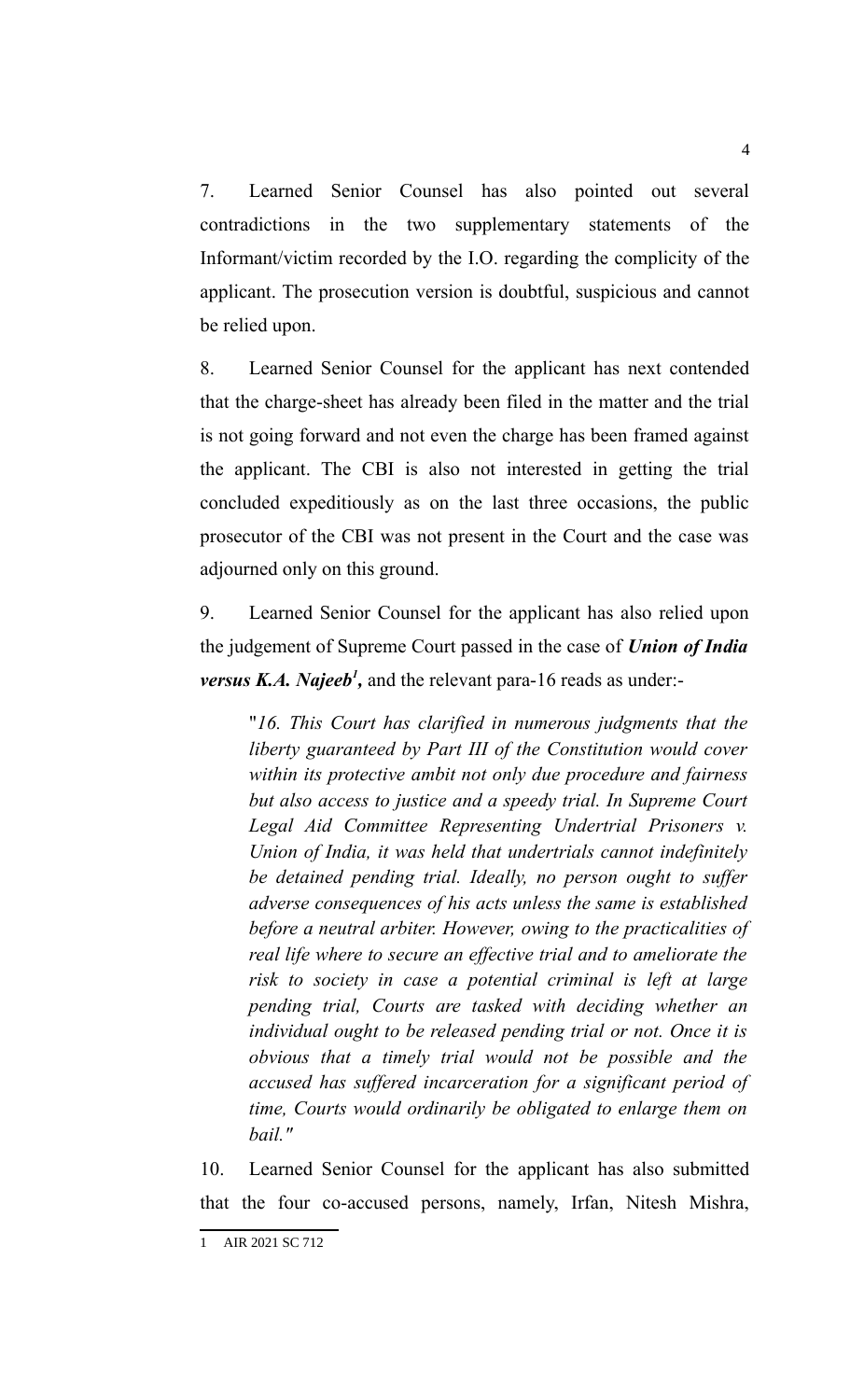Mahendra Kumar Singh and Pawan Kumar Singh, have already been enlarged on bail by the court concerned passed in Bail Application Nos. 7363 of 2019, 12768 of 2021, 14713 of 2021 and 1786 of 2021, vide orders dated 30.11.2021, 10.12.2021 and 15.12.2021, respectively. The applicant is languishing in jail since 18.2.2019 having no criminal history to his credit, deserves to be released on bail. In case, the applicant is released on bail, he will not misuse the liberty of bail and shall cooperate with the trial.

11. Per contra, Sri Anurag Kumar Singh, learned counsel for the CBI has vehemently opposed the bail prayer of the applicant on the ground that it was the applicant who had beaten the Informant in jail premises along with one Jafarullah. After retaining the alleged Fortuner car by Atique Ahmad, the Informant was sent back to his house in the car of applicant being kidnapped by the co-accused Gulam Moinuddeen Siddiqui. The applicant is named in the FIR and his name has also come up in every statement of the victim. There is no contradiction or discrepancy in the statement of the Informant with regard to the applicant.

12. Learned counsel for the CBI has further argued that the applicant and the co-accused persons are dreaded criminals of the area and out of their fear, the Informant could not dare to depose against them. Several witnesses have been put under Witness Protection Programme. He has further argued that looking at the seriousness and gravity of the subject matter, the investigation was entrusted to CBI by the order of Supreme Court and also the main accused Atique Ahmad has been shifted to Ahmedabad Jail, Gujarat. The local police had also filed charge-sheet against the applicant. The applicant along with other co-accused persons had also forced the Informant to put his sister's forged signature on blank papers/letterheads.

13. Learned counsel for the CBI has further submitted that the case of the applicant is not at par with the other co-accused persons who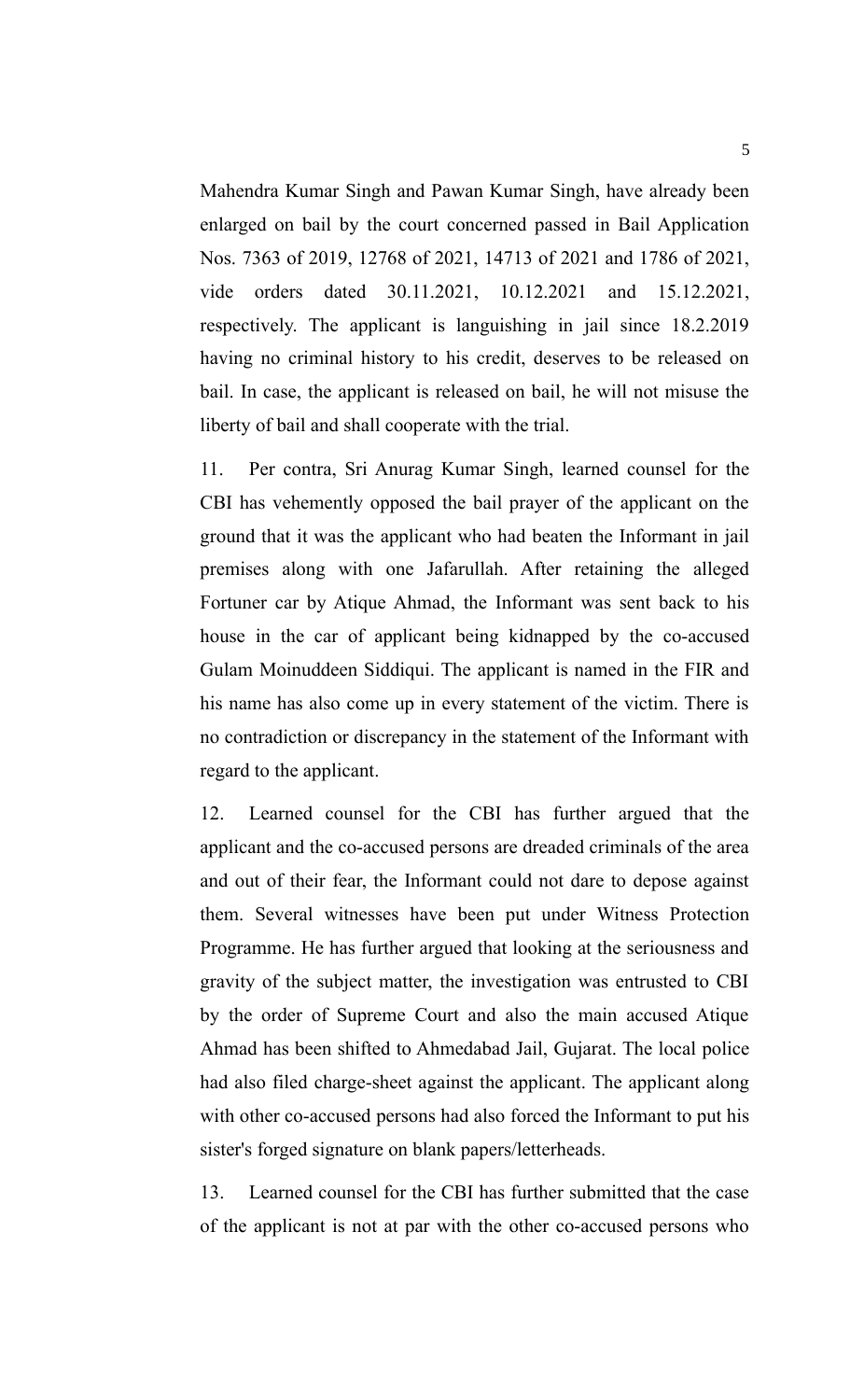have been enlarged on bail. The trial could not proceed further owing to Covid-19. The offence is not against a particular person, but against the society as a whole. Investigation is pending against the jail officials involved in the said offence.

14. Learned counsel has fairly conceded the fact that there is no criminal history of the applicant but has stated that he is the main associate of co-accused Atique Ahmad who had been five times M.L.A., once an M.P. and a notorious criminal, against whom 106 cases are pending trial including the heinous offences and out of his fear, the FIR has been lodged after a delay. There is every likelihood that he shall misuse the liberty of bail as he is an influential person and the main associate of Atique Ahmad, therefore, he does not deserve any indulgence. In case, the applicant is released on bail, he will misuse the liberty of bail by extending threat and intimidation to the prosecution witnesses.

#### **CONCLUSION**

15. It would be inappropriate to discuss the evidence in depth at this stage because it is likely to influence the trial court but from the perusal of the evidence collected during investigation and the chargesheet, it appears that the complicity of the applicant is well established by the statements of the Informant. The applicant had followed the alleged Fortuner car of the Informant to Deoria Jail and beaten him up in jail premises coercing him to sign the papers and had dropped him back near his house.

16. In the changing social circumstances, it has now become obvious that nobody dares to depose against the dreaded and hardened criminals out of fear. The Informant, who himself is a victim could garner some courage as some point of time to depose against such high profile criminals. The crime seems to have been committed after a well orchestrated plan to deprive the Informant/victim of his